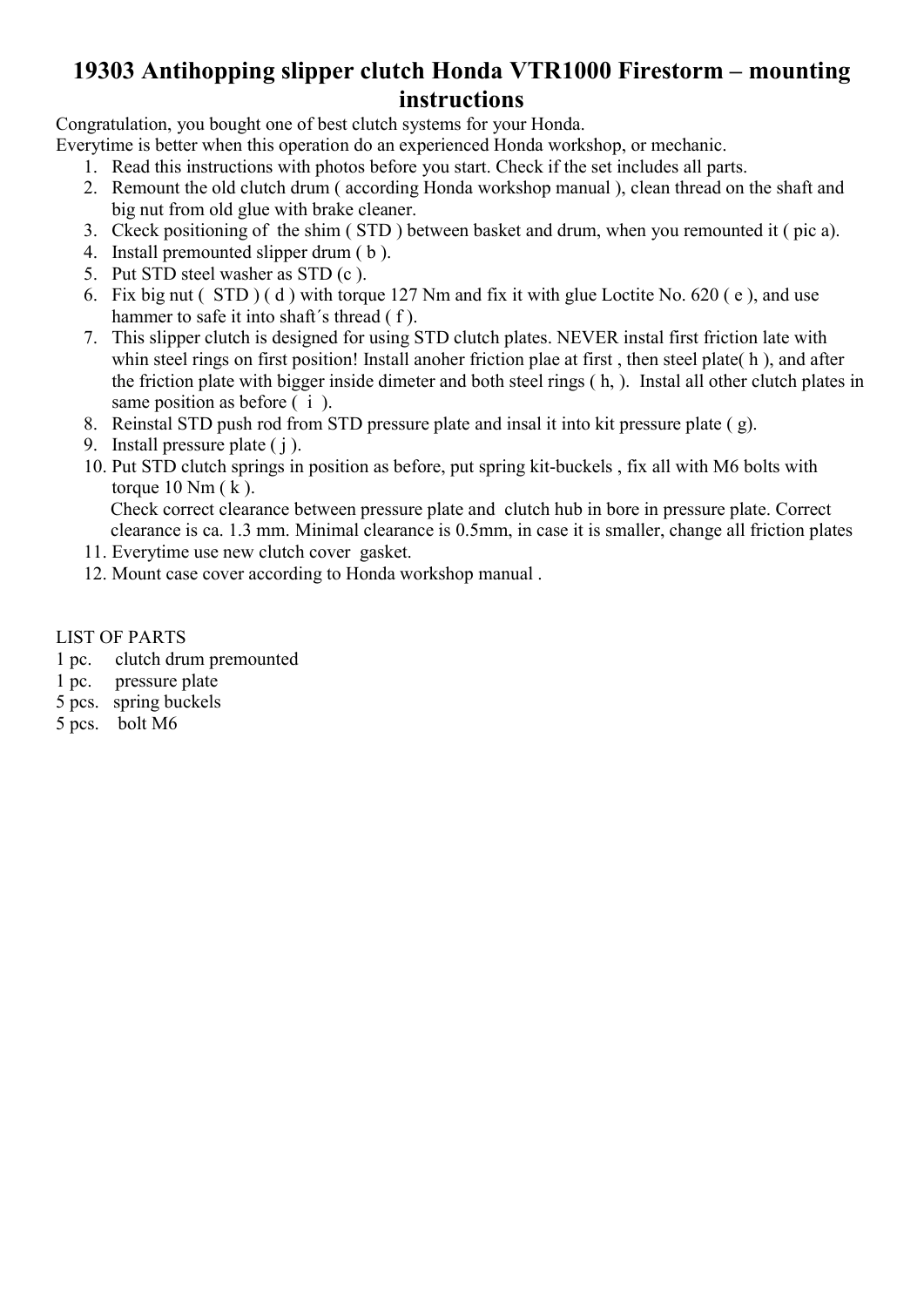# 19303 Picture A (pic.a)



19303 Picture B (pic.b)

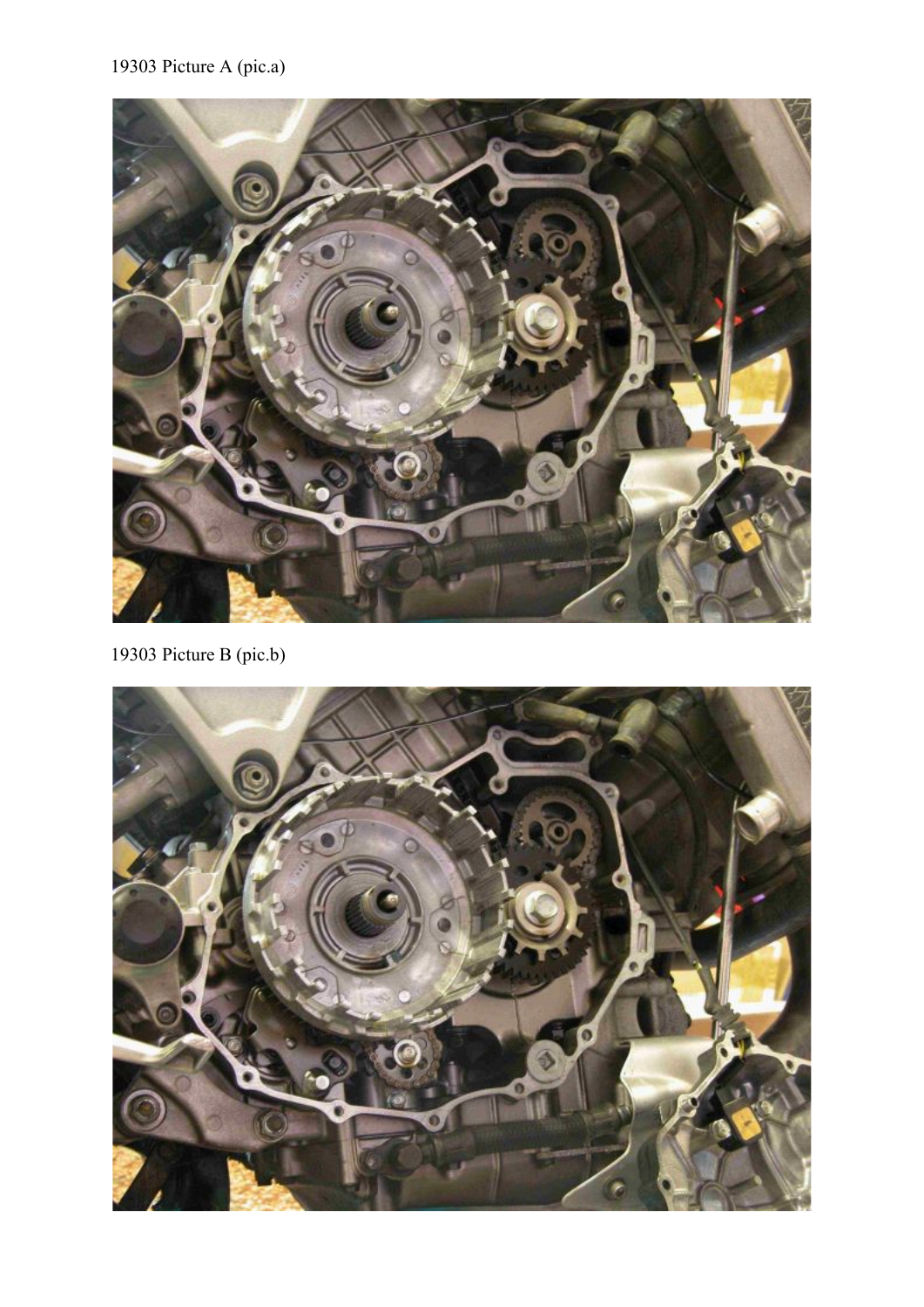# 19303 Picture D (pic.d)



19303 Picture E (pic.e)

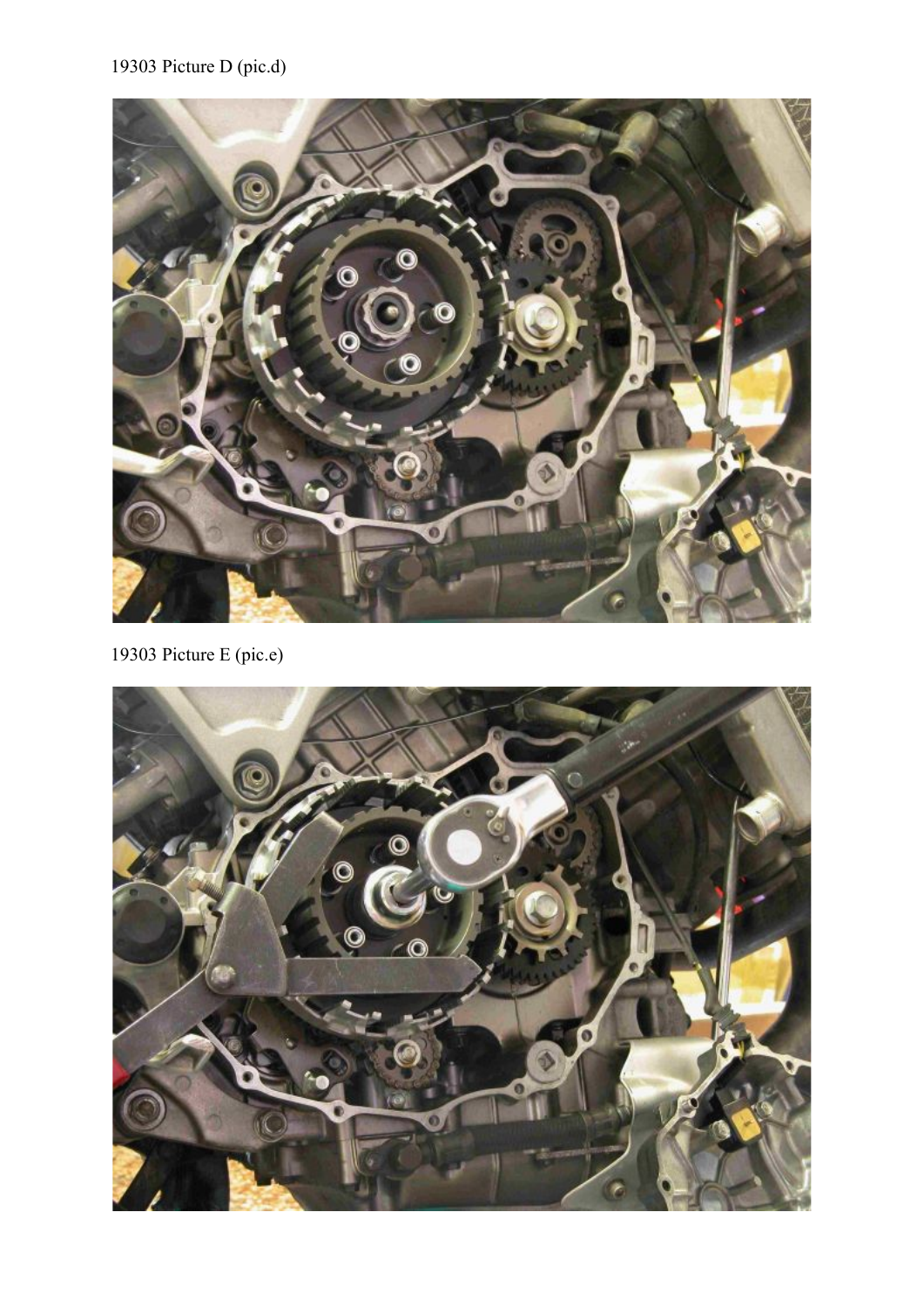# 19303 Picture F (pic.f)



19303 Picture G (pic.g)

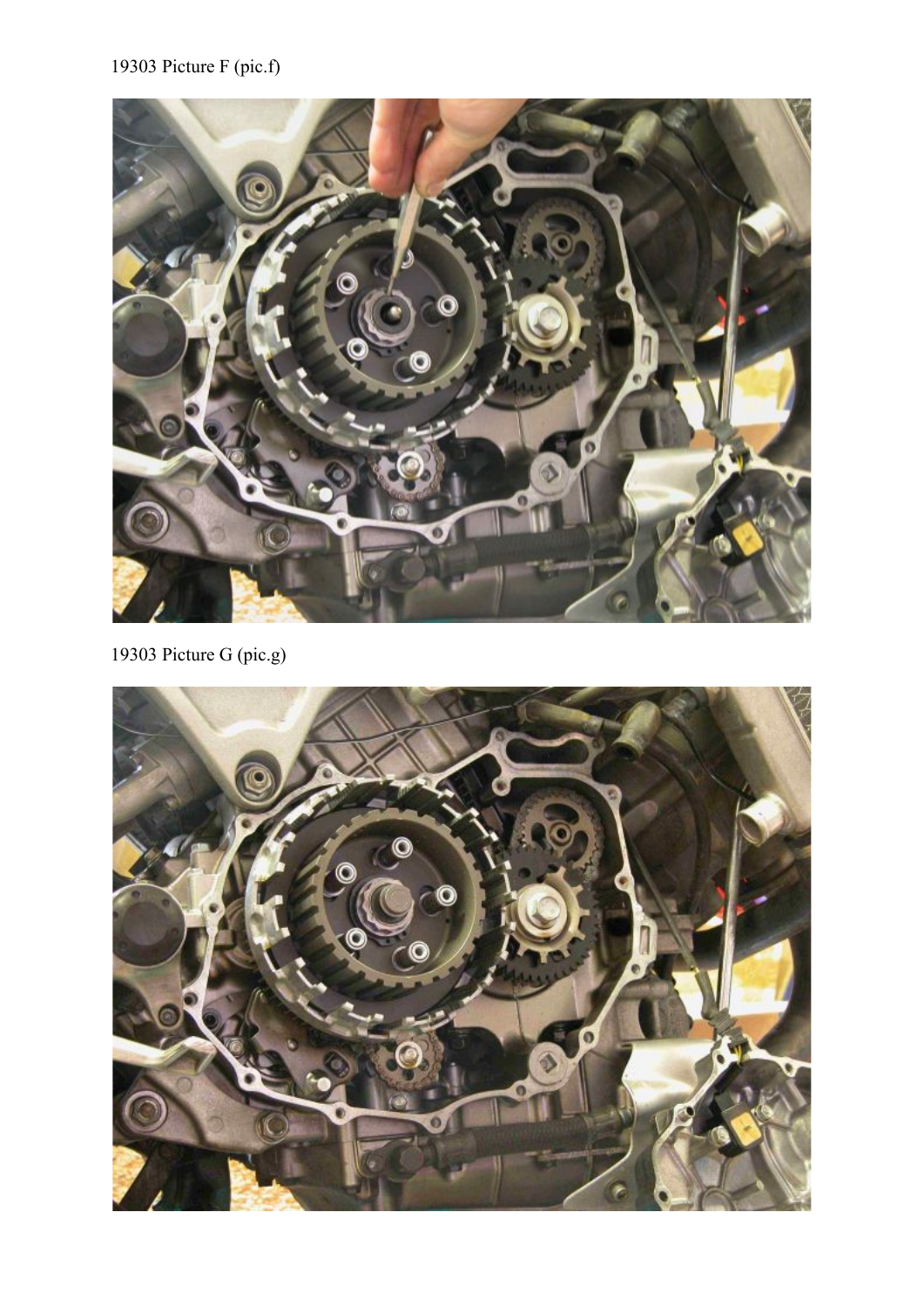# 19303 Picture H (pic.h)



19303 Picture I (pic.i)

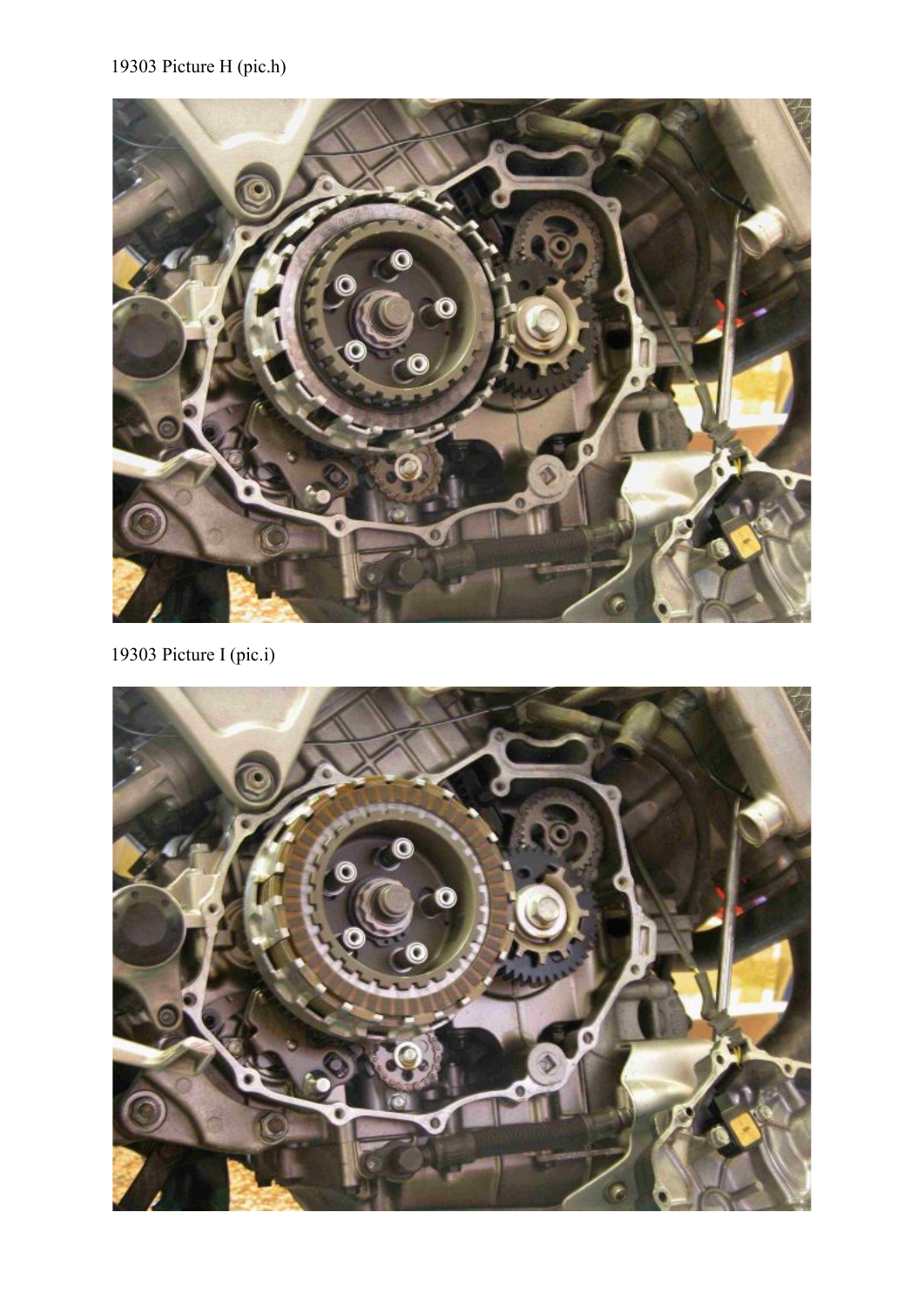# 19303 Picture J (pic.j)



19303 Picture K (pic.k)